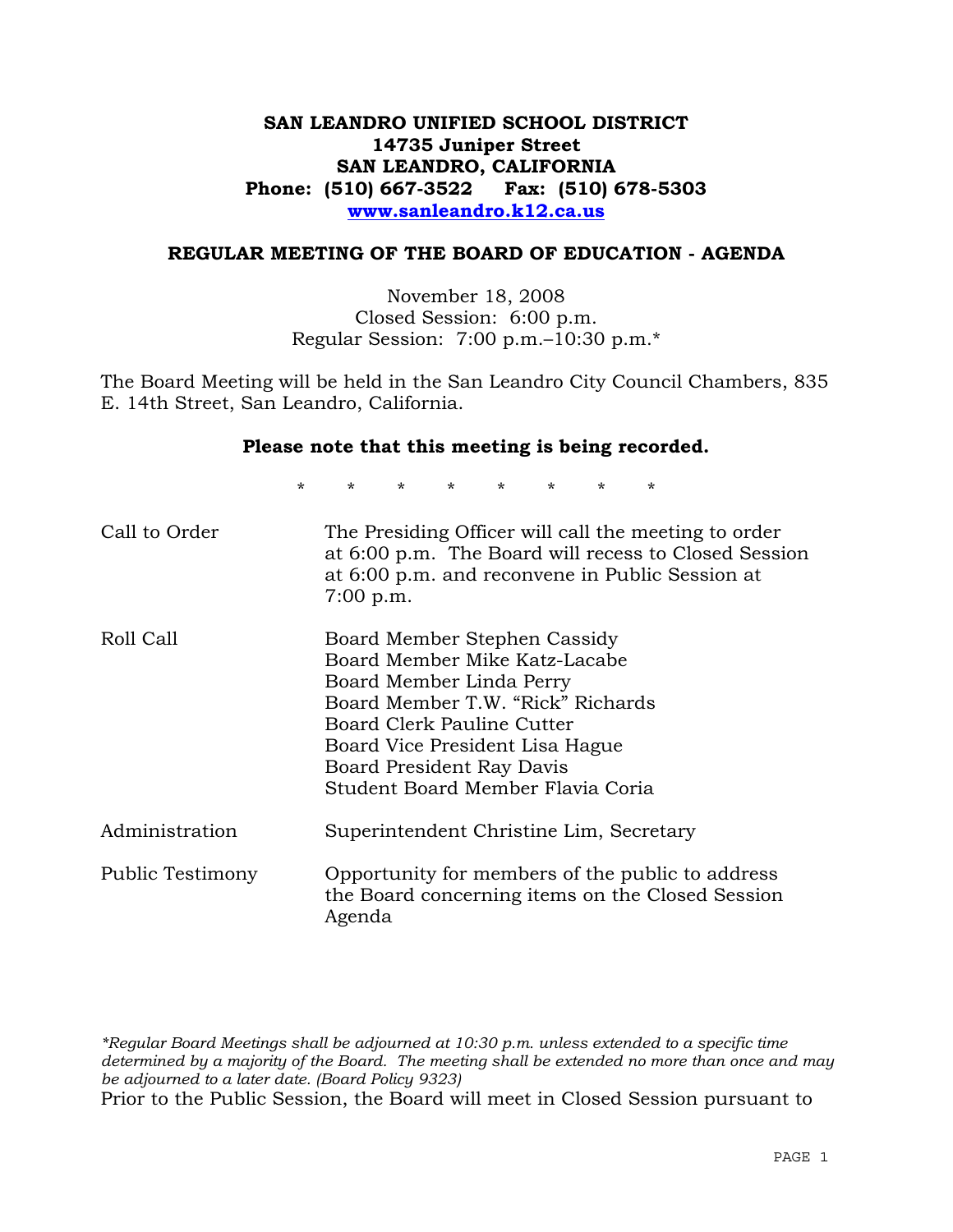Education Code Sections 35146 and 48918(c), and Government Code Sections 54957, 54956.6, 54956.9(b), and 54956.9.

- a) Student Expulsion
- b) Public Employee Performance Evaluation, Title: Superintendent's Evaluation
- c) Public Employee Discipline/Dismissal/Release/Hiring
- d) Conference with Labor Negotiator
- e) Conference with Legal Counsel Anticipated Litigation Significant exposure to litigation
- f) Conference with Real Property Negotiator Property(ies)
- g) Conference with Legal Counsel Existing Litigation

| Report Closed<br>Session Action | Motion __________ Second __________ Vote ________             |                                                                                                                                                                                                                                                                                                                                                                                                                                                                                                                                                                                                                                                                                                                                                                                                                                                                                                                                                                                                                        |
|---------------------------------|---------------------------------------------------------------|------------------------------------------------------------------------------------------------------------------------------------------------------------------------------------------------------------------------------------------------------------------------------------------------------------------------------------------------------------------------------------------------------------------------------------------------------------------------------------------------------------------------------------------------------------------------------------------------------------------------------------------------------------------------------------------------------------------------------------------------------------------------------------------------------------------------------------------------------------------------------------------------------------------------------------------------------------------------------------------------------------------------|
| Pledge of Allegiance            |                                                               |                                                                                                                                                                                                                                                                                                                                                                                                                                                                                                                                                                                                                                                                                                                                                                                                                                                                                                                                                                                                                        |
| Approve Agenda                  | 2008<br>Motion ___________ Second ____________ Vote _________ | Approve the Regular Meeting Agenda of November 18,                                                                                                                                                                                                                                                                                                                                                                                                                                                                                                                                                                                                                                                                                                                                                                                                                                                                                                                                                                     |
| Legal Statement                 | 54954.2(a)                                                    | Members of the audience who wish to address the<br>Board are asked to complete the yellow card available at<br>the entrance and submit it to the Board's Administrative<br>Assistant. Speakers who have completed the card will be<br>called when the item is reached on the agenda or, for<br>non-agenda items, during the Public Testimony. Cards<br>are to be turned in before the item is reached on the<br>agenda. Please note that this meeting is being recorded.<br>State law prohibits the Board of Education from taking<br>any action on or discussing items that are not on the<br>posted agenda except to A) briefly respond to statements<br>made or questions posed by the public in attendance; B)<br>ask questions for clarification; C) provide a reference to a<br>staff member or other resource for factual information in<br>response to the inquiry; or D) ask a staff member to<br>report back on the matter at the next meeting and/or put<br>it on a future agenda. (Government Code Section |

#### **PRESENTATIONS**

**7:00-7:05 p.m.** \* A Certificate of Commendation will be presented to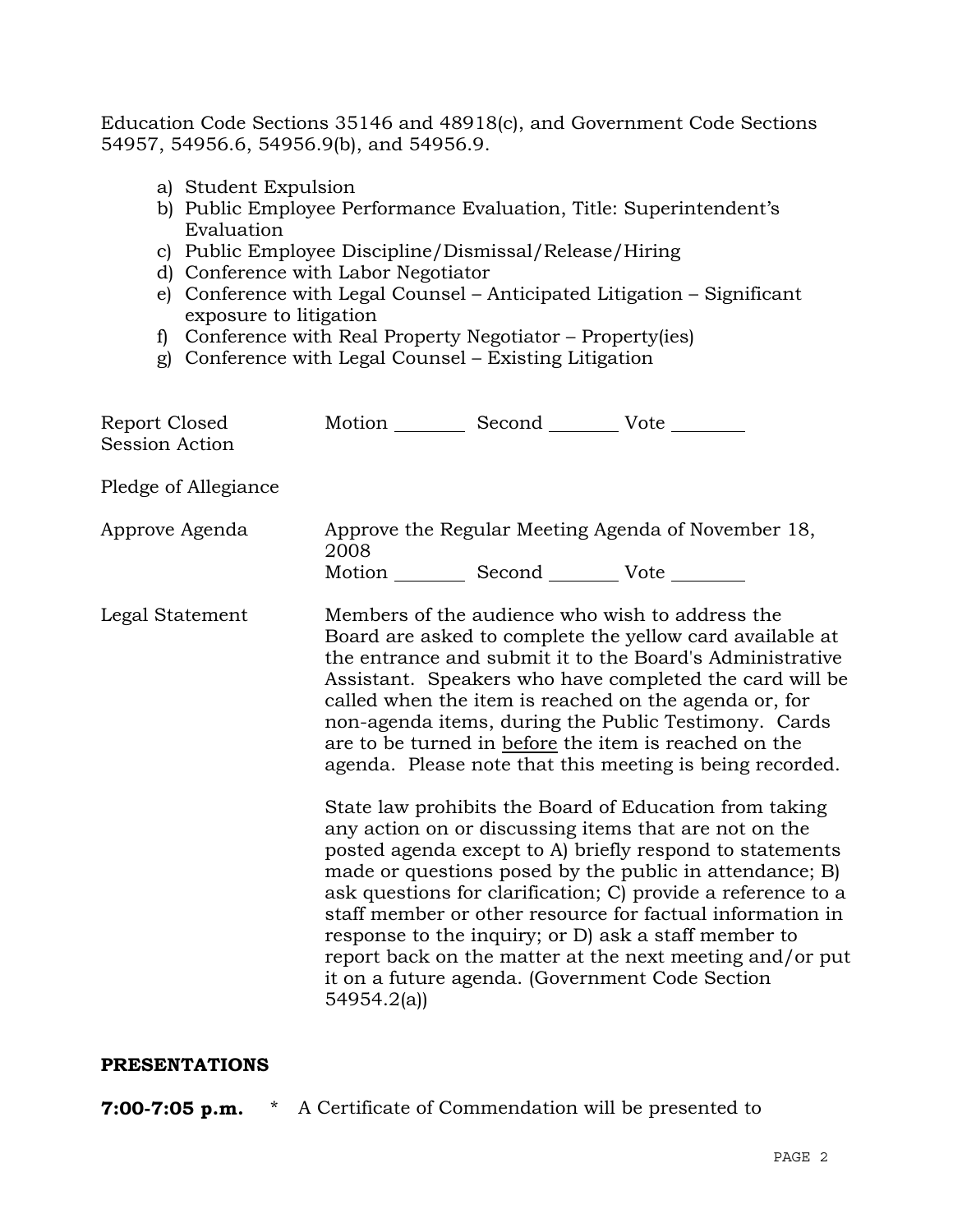Tarah Bituin for being selected as Eden Area Regional Occupational Program (ROP) Student of the Month for November 2008 in Academy for Business & Finance.

- **7:05-7:25 p.m.** \* Ruben Aurelio, Principal of Jefferson Elementary School, Tracey Lantz, Principal of Washington Elementary School, Queta Beltran, Principal of Monroe Elementary School, and Belen Magers, Principal of John Muir Middle School will present their school's *Action Plan* for Student Academic Improvement. Their presentation will highlight:
	- School wide and/or subgroup targets that were met
	- School wide and/or subgroup growth targets that were not met
	- Site planning process to review data and services to students
	- Identified areas of need
	- Action Plan for addressing areas of need
	- Process to monitor progress

## **7:25 – 7:30 p.m. ACTION ITEM**

These items are presented for action at this time. Some may have been reviewed at a previous meeting.

Educational Services

| $3.1 - A$               | <b>Staff Recommendation:</b>                | <b>Action Plans</b>    |
|-------------------------|---------------------------------------------|------------------------|
| School Site Action      | Approve the School Site Action Plans for    | will be<br>emailed     |
| Plans for Student       | Student Academic Improvement for the Single | before 5 p.m.          |
| Academic                | School Plans for Jefferson, Washington,     | on Monday,<br>Nov. 17, |
| Improvement for the     | Monroe, and Muir.                           | 2008                   |
| Single School Plans for |                                             |                        |
| Jefferson, Washington,  |                                             |                        |
| Monroe, and Muir        | Motion<br>Second<br>Vote                    |                        |

## **PRESENTATION**

**7:30-7:55 p.m.** \* Educational Services staff, Daniel Chaja, Felipe Ibarra, and Laura Hackel will present Part III of the 2007-2008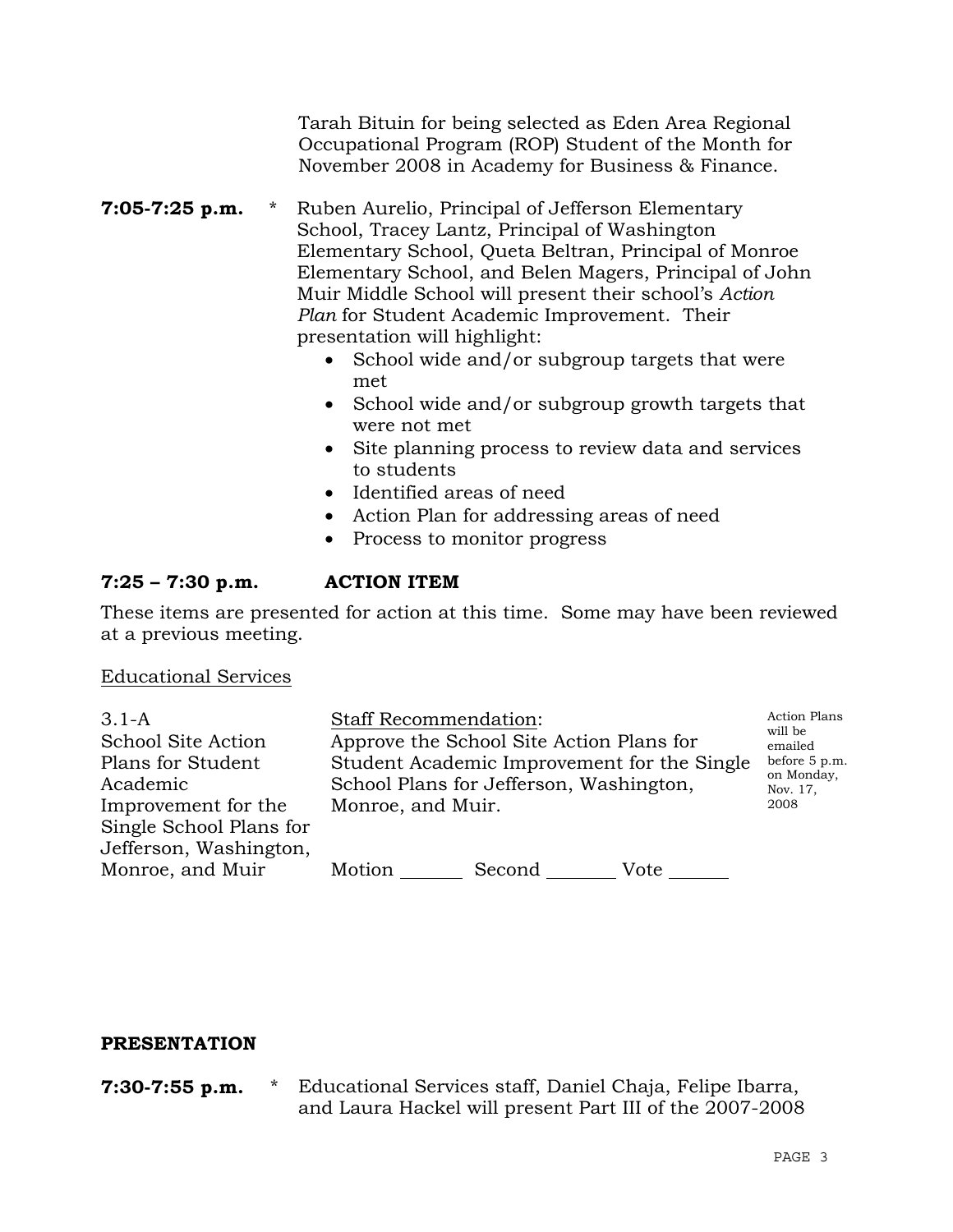Data Assessment Results. The presentation will highlight how the District and students performed as it relates to the California High School Exit Examination, Annual Measurable Achievement Objectives for our English learners, and the Physical Fitness Examination for grades 5, 7, and 9.

### **7:55-8:00 p.m. PUBLIC TESTIMONY ON NON-AGENDA ITEMS**

**8:00-8:25 p.m. REPORTS** Correspondence Student Board Member Report Superintendent's Report Board Committee Reports • Facilities/Technology Board Representatives' Reports

• Mid-Alameda County Special Education Local Plan Area

#### **8:25-8:30 p.m. CONSENT ITEMS**

These items are considered routine and may be enacted by a single motion. At the request of any member of the Board, any item on the consent agenda shall be removed and given individual consideration for action as a regular agenda item.

#### General Services

| $1.1-C$<br>Approval of Board<br>Minutes – October 7,<br>2008    | <b>Staff Recommendation:</b><br>Approve the minutes of the regular board meeting<br>held on October 7, 2008.                        |  |
|-----------------------------------------------------------------|-------------------------------------------------------------------------------------------------------------------------------------|--|
|                                                                 | Motion _________ Second __________ Vote _______                                                                                     |  |
| $1.2 - C$<br>Approval of Board<br>Minutes – October 21,<br>2008 | <b>Staff Recommendation:</b><br>Approve the minutes of the regular board meeting<br>held on October 21, 2008.                       |  |
|                                                                 | Motion Second Vote                                                                                                                  |  |
| $1.3-C$<br>Approval of Board<br>2008                            | <b>Staff Recommendation:</b><br>Approve the minutes of the special board meeting<br>Minutes – November 6, held on November 6, 2008. |  |
|                                                                 | Motion Second Vote                                                                                                                  |  |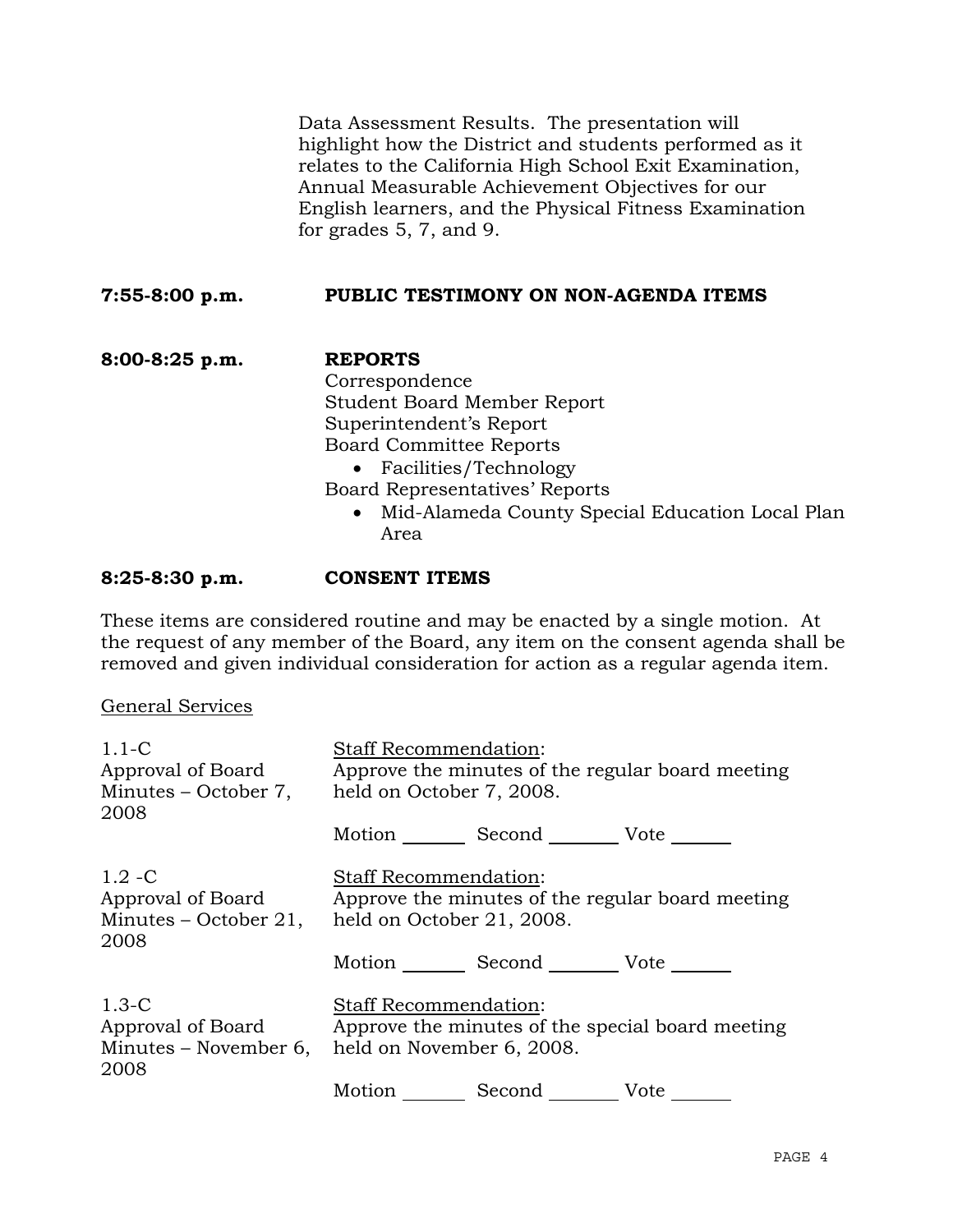## Human Resources

| $2.1-C$                                                  | <b>Staff Recommendation:</b>                                                                                                                                                                                              |  |
|----------------------------------------------------------|---------------------------------------------------------------------------------------------------------------------------------------------------------------------------------------------------------------------------|--|
| Acceptance of<br>Personnel Report                        | Accept Personnel Report as submitted.                                                                                                                                                                                     |  |
|                                                          | Motion _________ Second __________ Vote _______                                                                                                                                                                           |  |
| <b>Educational Services</b>                              |                                                                                                                                                                                                                           |  |
| $3.1-C$<br>Acceptance of<br>Donations                    | <b>Staff Recommendation:</b><br>Approve the acceptance of gifts to the District as<br>follows:                                                                                                                            |  |
|                                                          | Garfield Elementary School<br>• 70 pumpkins from Robert and Lisa Granada                                                                                                                                                  |  |
|                                                          | Bancroft Middle School<br>Donations to the student body funds for<br>activities from:<br>- Mr. & Mrs. Miller, \$50.00<br>- Mr. & Mrs. Rampa, \$10.00<br>- Mr. & Mrs. Oppenheim, \$25.00<br>- Kathryn Ann Pearson, \$50.00 |  |
|                                                          | Muir Middle School<br>• 1 Shure PGX wireless microphone and wireless<br>headset microphone from Antonio Christian                                                                                                         |  |
|                                                          | Motion _________ Second __________ Vote _______                                                                                                                                                                           |  |
| $3.2-C$<br>Non-Public School<br>Contracts                | <b>Staff Recommendation:</b><br>Approve the Non-Public School Contracts for<br>Special Education Students.                                                                                                                |  |
|                                                          | Motion _________ Second _________ Vote _______                                                                                                                                                                            |  |
| $3.3-C$<br>Proposed Stipulated<br><b>Expulsion Order</b> | <b>Staff Recommendation:</b><br>Approve the stipulated expulsion recommendation<br>from the Director of Student Support Services for<br>student E01-08/09.                                                                |  |

Motion Second Vote \_\_\_\_\_\_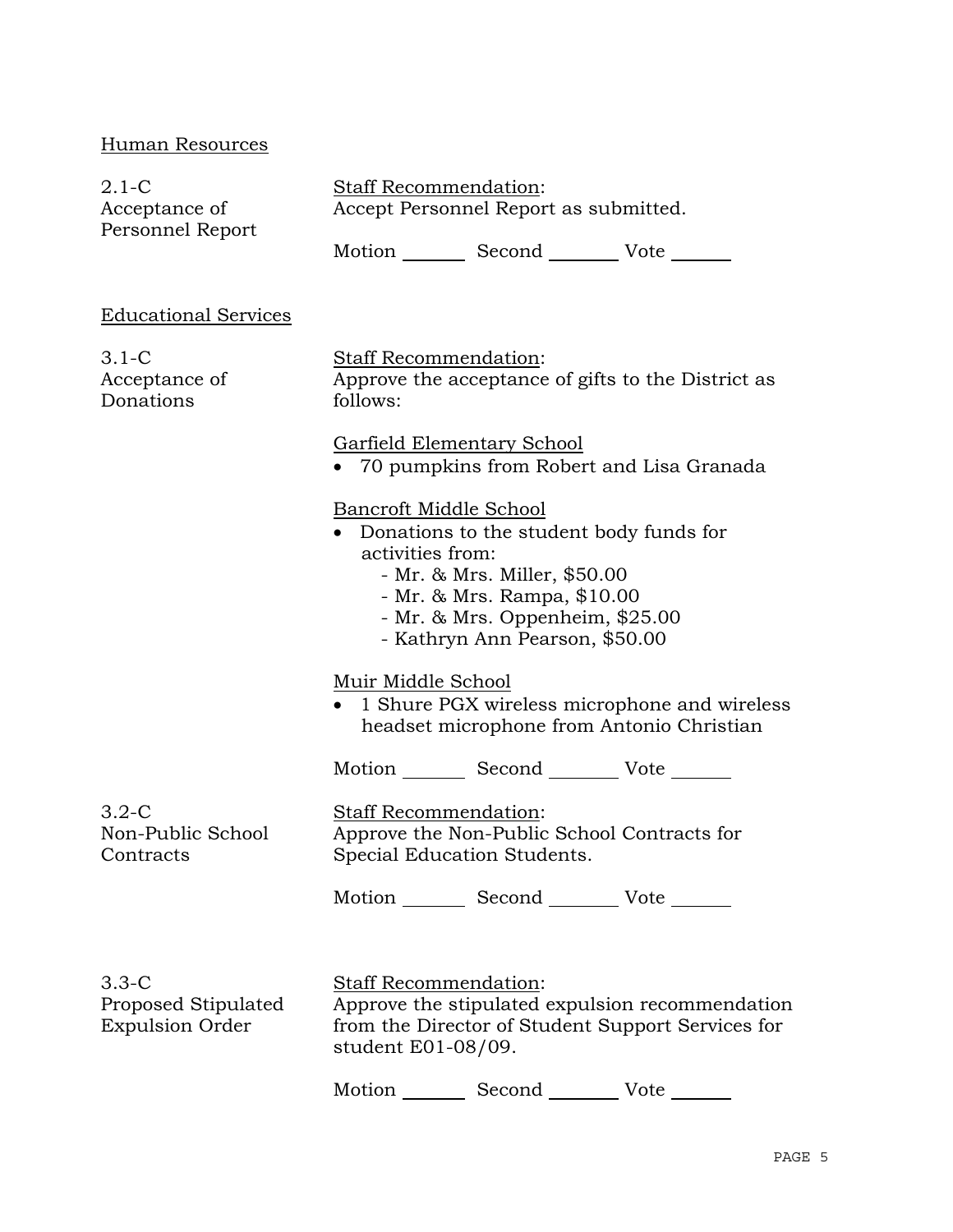| $3.4-C$<br>Discard of Obsolete<br>Textbooks for                                                                                                                                    | Staff Recommendation:<br>Approve request for Lighthouse/Independent<br>Study to discard obsolete textbooks. |                                                                                                                                                |                                                                                                                                                          |
|------------------------------------------------------------------------------------------------------------------------------------------------------------------------------------|-------------------------------------------------------------------------------------------------------------|------------------------------------------------------------------------------------------------------------------------------------------------|----------------------------------------------------------------------------------------------------------------------------------------------------------|
| Lighthouse/<br>Independent Study                                                                                                                                                   |                                                                                                             | Motion _________ Second __________ Vote _______                                                                                                |                                                                                                                                                          |
| $3.5-C$<br>Discard of Obsolete<br>Textbooks for San<br>Leandro High School                                                                                                         | Staff Recommendation:<br>Approve request for San Leandro High School to<br>discard obsolete/old textbooks.  |                                                                                                                                                |                                                                                                                                                          |
|                                                                                                                                                                                    |                                                                                                             | Motion _________ Second __________ Vote _______                                                                                                |                                                                                                                                                          |
| $3.6-C$<br>Carl D. Perkins Career<br>& Technical Education<br>Improvement Act of<br>2006, 2008-2012 Local                                                                          | Staff Recommendation:                                                                                       | Local Plan for Career Technical Education.                                                                                                     | Approve the Carl D. Perkins Career & Technical<br>Education Improvement Act of 2006, 2008-2012                                                           |
| Plan for Career<br><b>Technical Education</b>                                                                                                                                      |                                                                                                             | Motion _________ Second __________ Vote _______                                                                                                |                                                                                                                                                          |
| $3.7-C$<br>Supplemental<br><b>Educational Services</b><br>(SES) Contract between<br>San Leandro Unified<br>School District and<br>A&E Avila Enterprises,<br>Inc., DBS The Learning | Staff Recommendation:<br><b>Educational Services.</b>                                                       | (SES) contract between San Leandro Unified                                                                                                     | Approve the Supplemental Educational Services<br>School District and A&E Avila Enterprises, Inc.,<br>DBS The Learning Curve to provide Supplemental      |
| Curve                                                                                                                                                                              |                                                                                                             | Motion _________ Second __________ Vote _______                                                                                                |                                                                                                                                                          |
| $3.8-C$<br>Supplemental<br><b>Educational Services</b><br>(SES) Contract between<br>San Leandro Unified<br>School District and A+<br><b>Educational Centers</b>                    | Staff Recommendation:                                                                                       | (SES) contract between San Leandro Unified<br>School District and A+ Educational Centers to<br>Motion _________ Second __________ Vote _______ | Approve the Supplemental Educational Services<br>provide Supplemental Educational Services (SES).                                                        |
| $3.9-C$<br>Supplemental<br><b>Educational Services</b><br>(SES) Contract between<br>San Leandro Unified                                                                            | Staff Recommendation:                                                                                       | (SES) contract between San Leandro Unified                                                                                                     | Approve the Supplemental Educational Services<br>School District and Professional Tutors of America<br>Inc. to provide Supplemental Educational Services |

School District and Professional Tutors of (SES).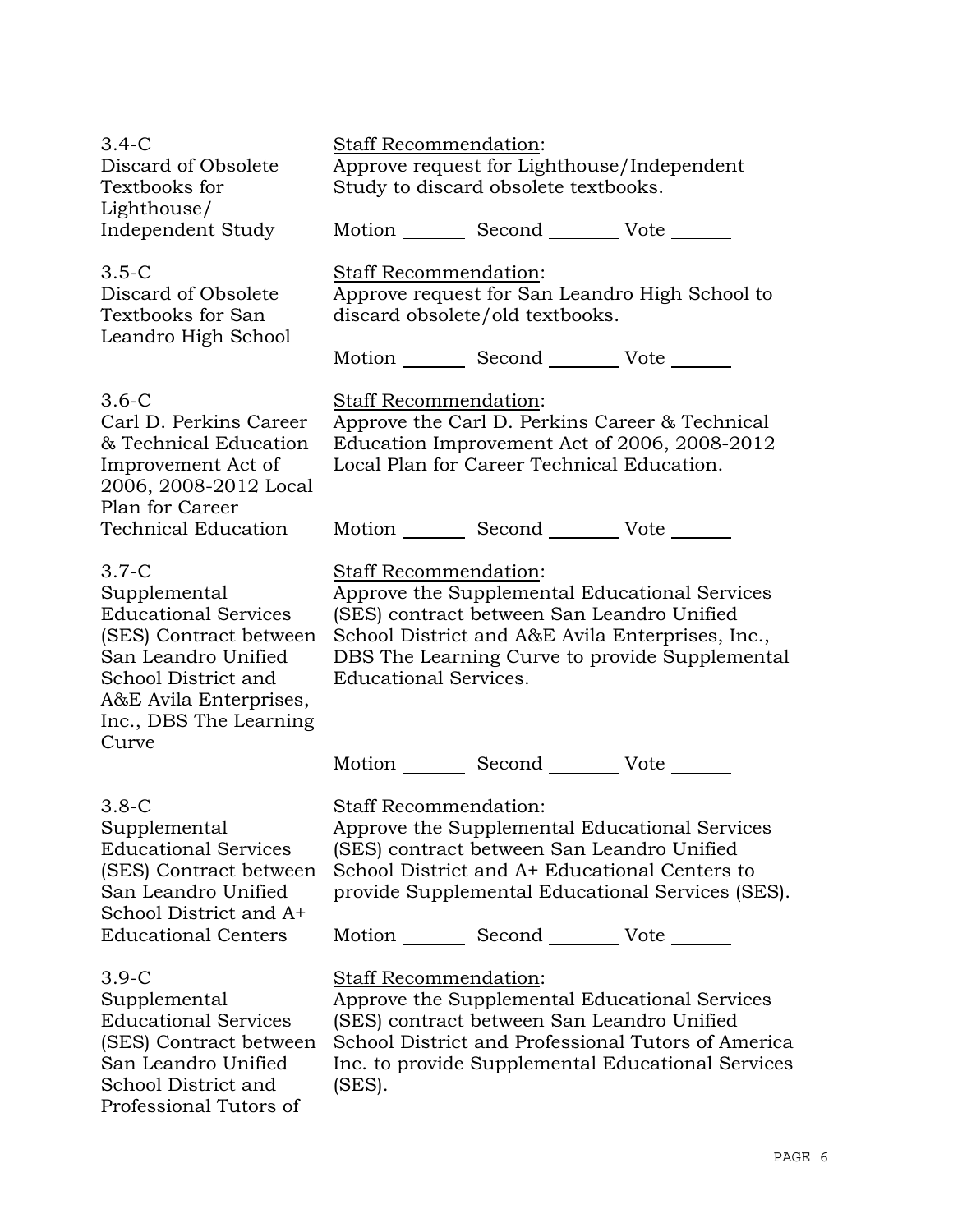| America Inc.                                                                                                                                                                                      | Motion _________ Second _________ Vote _______                                                                                                                                                                                                                         |                                                                                     |
|---------------------------------------------------------------------------------------------------------------------------------------------------------------------------------------------------|------------------------------------------------------------------------------------------------------------------------------------------------------------------------------------------------------------------------------------------------------------------------|-------------------------------------------------------------------------------------|
| $3.10 - C$<br>Single School Plan for<br>Student Achievement<br>Addendums for<br>McKinley, Roosevelt,<br>Wilson, and San<br>Leandro High School                                                    | Staff Recommendation:<br>Approve of the Single School Plan for Student<br>Achievement Addendums for McKinley,<br>Roosevelt, Wilson, and San Leandro High<br>School.                                                                                                    | Addendums<br>will be emailed<br>before 5 p.m.<br>on Monday,<br>November 17,<br>2008 |
|                                                                                                                                                                                                   | Motion _________ Second __________ Vote _______                                                                                                                                                                                                                        |                                                                                     |
| $3.11 - C$<br>Intent to Apply for $21st$<br>Century High School<br>After School Safety and<br>Enrichment for Teens<br>(ASSETs) Grant for San<br>Leandro High School<br>and Lincoln High<br>School | Staff Recommendation:<br>Approve Intent to Apply for 21 <sup>st</sup> Century High<br>School After School Safety and Enrichment for<br>Teens (ASSETs) Grant for San Leandro High<br>School and Lincoln High School.<br>Motion _________ Second __________ Vote _______ |                                                                                     |
| $3.12 - C$<br>Memorandum of<br>Understanding<br>between Alameda<br>County Office of<br>Education, San<br>Leandro Unified School<br>District, and Falcon's<br>Nurturing Every                      | Staff Recommendation:<br>Approve the Memorandum of Understanding<br>between Alameda County Office of Education, San<br>Leandro Unified School District, and Falcon's<br>Nurturing Every Student Today (NEST).                                                          |                                                                                     |
| Student Today (NEST)                                                                                                                                                                              | Motion Second Vote                                                                                                                                                                                                                                                     |                                                                                     |

# Business Operations

| $4.1 - C$<br>Ratification of Payroll | <b>Staff Recommendation:</b><br>Ratify October 2008 payroll in the amount of<br>\$4,769,542.14. |        |      |
|--------------------------------------|-------------------------------------------------------------------------------------------------|--------|------|
|                                      | Motion                                                                                          | Second | Vote |
| $4.2-C$                              | Staff Recommendation:                                                                           |        |      |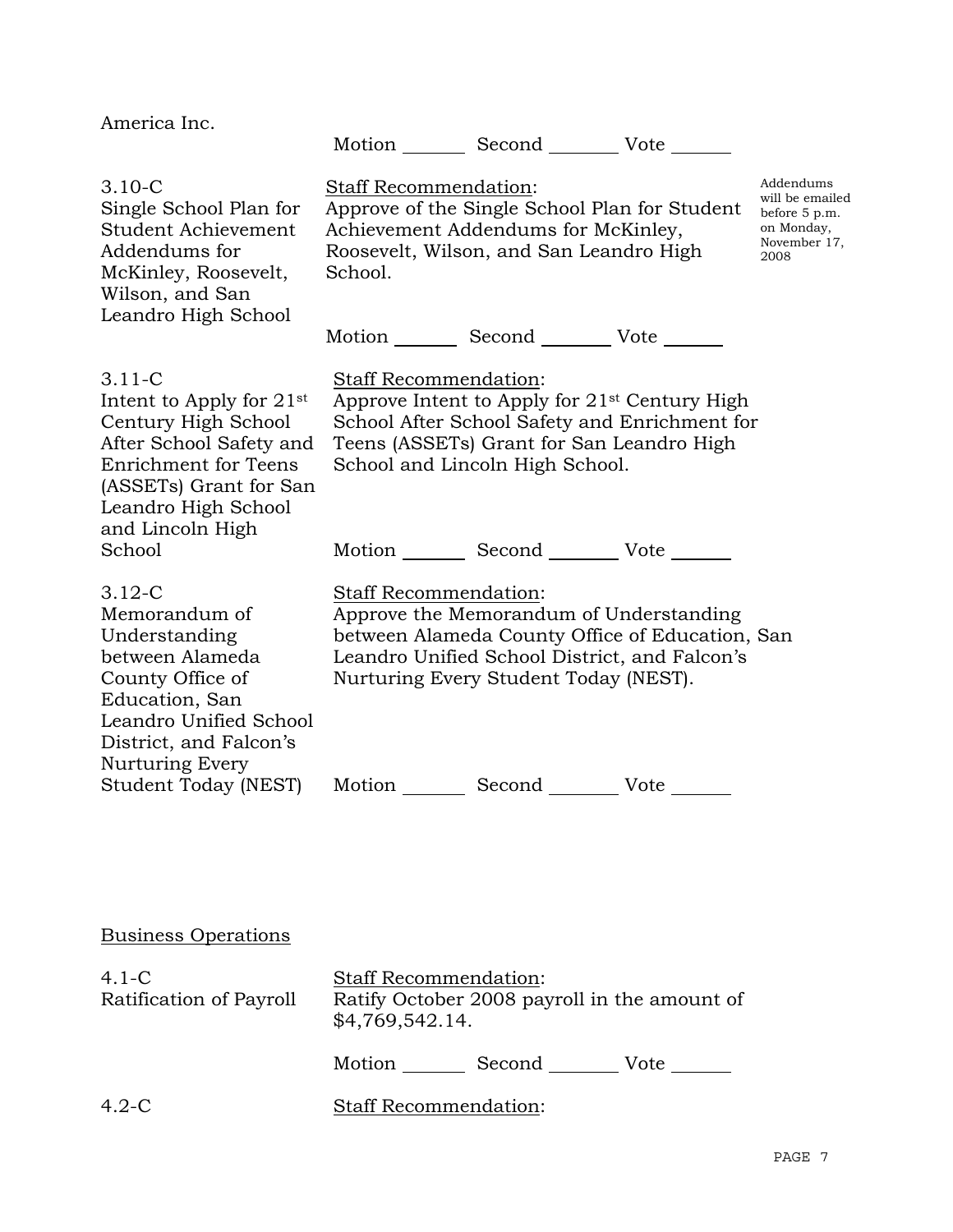| Approval of Bill<br>Warrants                                                                                         | Approve Bill Warrants #88783964-88795681 in<br>the amount of \$6,353,506.18.                                                                                                                                                 |  |
|----------------------------------------------------------------------------------------------------------------------|------------------------------------------------------------------------------------------------------------------------------------------------------------------------------------------------------------------------------|--|
|                                                                                                                      | Motion _________ Second __________ Vote _______                                                                                                                                                                              |  |
| $4.3-C$<br>Intra-Budget Transfers                                                                                    | Staff Recommendation:<br>Approve the request for Intra-Budget Transfers for<br>September 2008.                                                                                                                               |  |
|                                                                                                                      | Motion _________ Second __________ Vote _______                                                                                                                                                                              |  |
| $4.4-C$<br>Resolution #08-51 to<br>Declare Certain<br>Equipment Surplus<br>and/or Obsolete.                          | Staff Recommendation:<br>Adopt Resolution #08-51 to declare certain<br>equipment surplus and/or obsolete due to the age<br>and condition of the designated equipment.<br>Motion _________ Second __________ Vote _______     |  |
| $4.5-C$<br>Contract for Legal<br>Services with Fagen<br>Friedman & Fulfrost,<br>LLP for the 2008-2009<br>School Year | Staff Recommendation:<br>Approve the contract for legal services with Fagen<br>Friedman & Fulfrost, LLP for the 2008-2009<br>School Year.<br>Motion _________ Second __________ Vote _______                                 |  |
| Facilities and Construction                                                                                          |                                                                                                                                                                                                                              |  |
| $5.1 - C$<br>Labor Compliance<br>Program (LCP) Services<br>Contract with WCS/Ca<br>for the 9th Grade<br>Project      | Staff Recommendation:<br>Approve the Labor Compliance Program (LCP)<br>Services Contract with WCS/Ca for the 9th Grade<br>Campus construction project<br>Campus Construction Motion _________ Second __________ Vote _______ |  |
| 8:30-8:40 p.m.                                                                                                       | <b>INFORMATION</b>                                                                                                                                                                                                           |  |
| <b>Educational Services</b>                                                                                          |                                                                                                                                                                                                                              |  |
| $3.1 - I$<br>Garfield Year<br>Round Example of<br>Modified Schedule                                                  | <b>Staff Recommendation:</b><br>The Board will receive for information and review an<br>example of the modified Garfield Year Round<br>schedule.                                                                             |  |

Business Operations